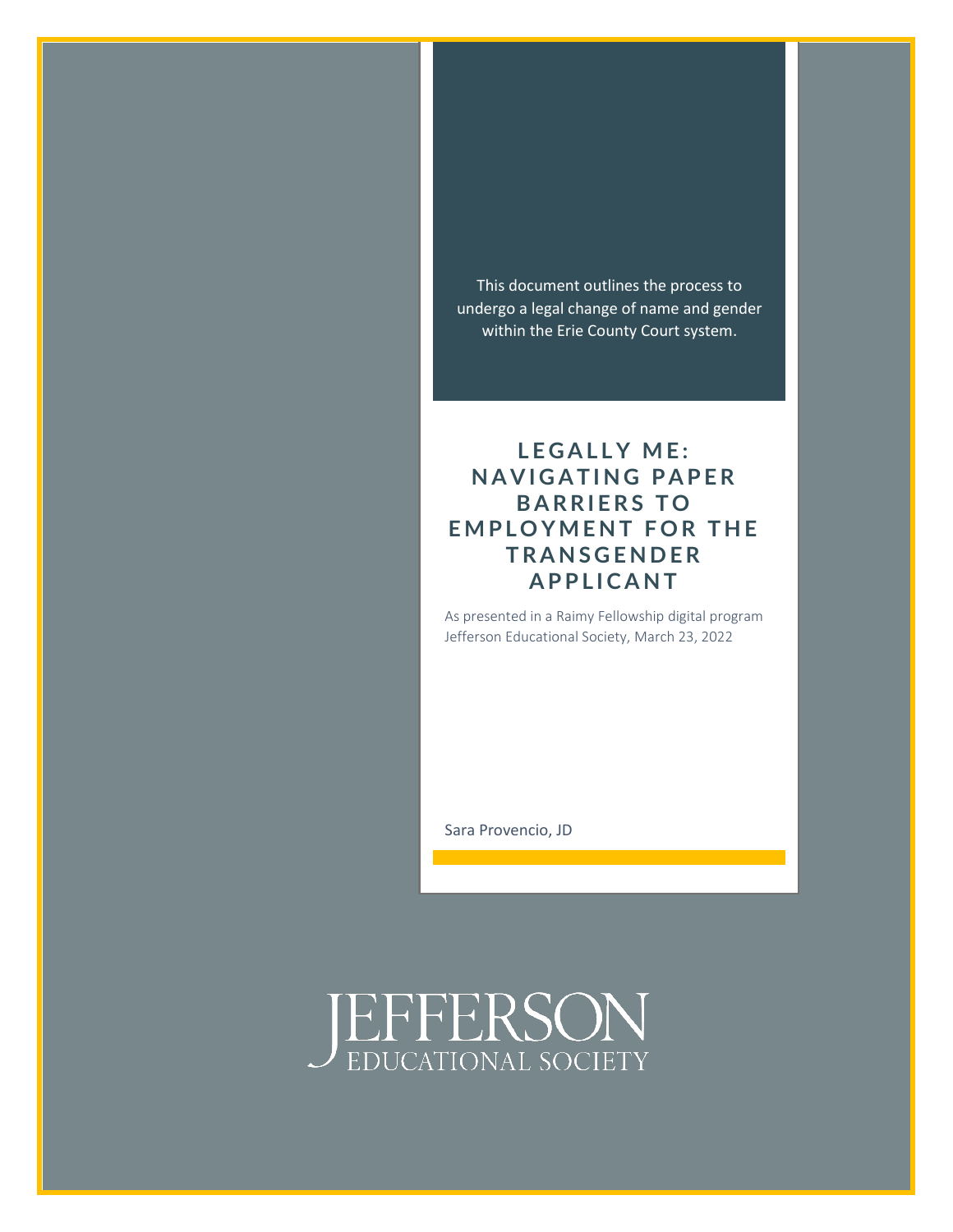#### **HOW TO LEGALLY CHANGE YOUR NAME AND GENDER IN ERIE COUNTY, PA**

The opinions expressed in this publication are those of the author.

#### **PHASE I COURT ORDER**

Legally changing your name and gender requires a court order. Start by filling out these:

#### **FORMS**

- 1) Petition for Change of Name
- 2) Verification
- 3) Notice of Hearing Order
- 4) Order of Name Change

\*Permission to Proceed In Forma Pauperis \*Optional – Income Based Request for Fee waiver request requires a hearing before a judge.

#### **PROCESS**

Plan on spending a couple of hours in the courthouse early in the morning. Parking is at meters so be prepared to use the app and spend \$5. Courthouse security checks mean no weapons of any kind and no electronic devices inside the building.

1) Complete forms 1 & 2 and bring blanks of 3 & 4 along with you to the court administrator's office, room 205 in the Erie County Courthouse, 140 W. Sixth St., Erie, Pennsylvania. This department will assign you a judge and provide you with that judge's room number.

2) Take your forms to that judge's chambers and request that the secretary assign you a hearing date. It will be approximately 6 to 8 weeks away to allow you time to do the other tasks that need to be done. They will do so and will likely provide you with extra copies. You will need three: one for you, two for publication.

2a)\*Optional – The judge's secretary can direct you to the specific judge who is handling motions for that day. A motion is where you ask the court to do something for you – in this case to reduce or waive the fees for filing. These begin promptly at 8:30 a.m. so if you are requesting a fee waiver, go early. Check in with that judge's clerk and when called up, you will explain to that judge your financial need. Factors like unemployment, underemployment, unexpected expenses, mental health, and student status may all play a role so be honest and lay it all on the table. The judge has the option to reduce or waive the filing fee.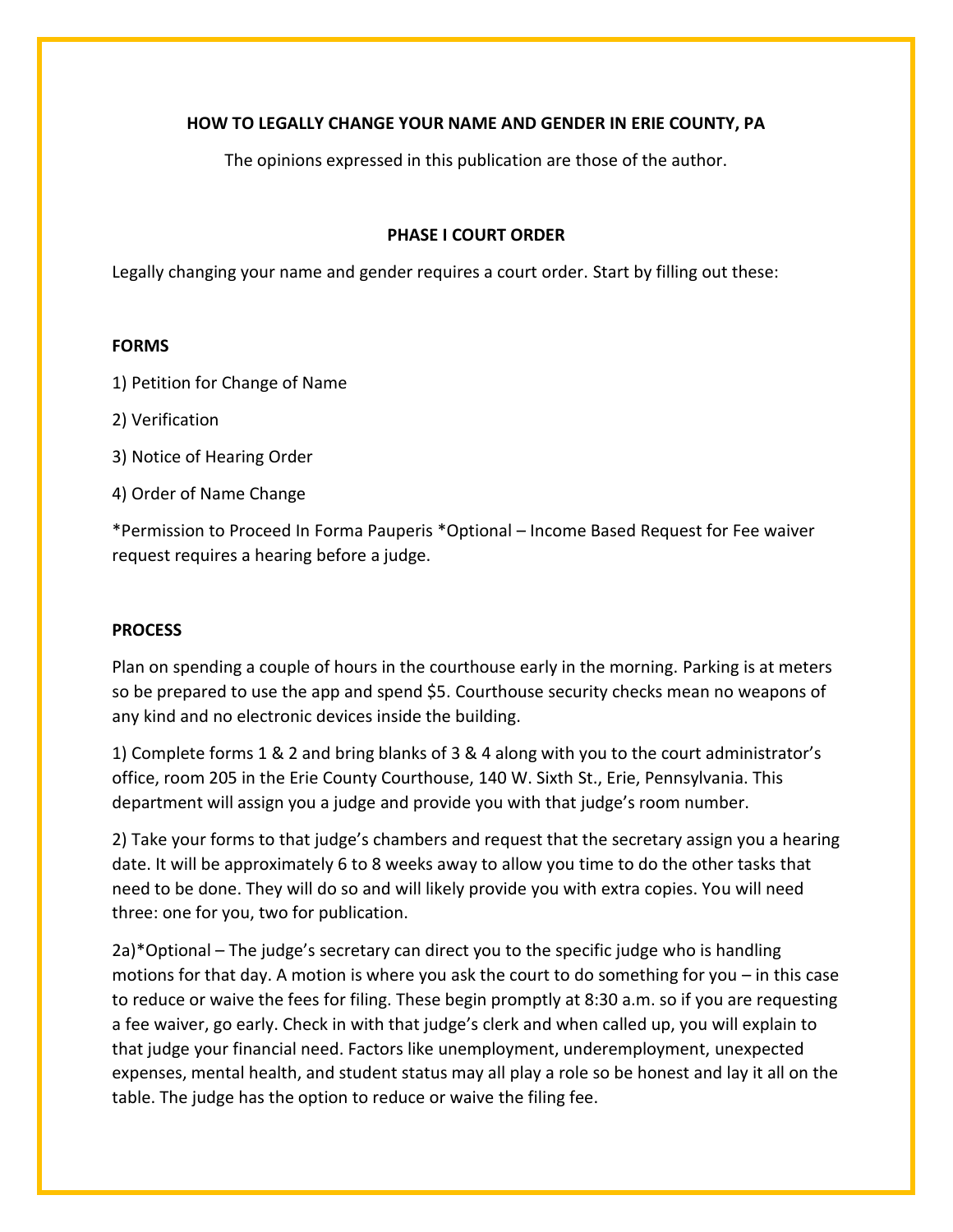3) Take these documents to the Prothonotary's office in room 120 and pay the filing fee. It is **\$160** if no fee waiver was granted. Ask the clerk there for a fingerprint card. You're done at the courthouse for the day.

4) Take your fingerprint card to your local state police office and request that your fingerprints be taken. This may take some time as there is no appointment system. Bring your completed fingerprint card to the Prothonotary's office.

5) Publish your Notice of Hearing with two newspapers of general circulation:

Times Publishing Company, 205 W. 12th St., contact person Katie Lish (814) 870-1796 klish@localiq.com.

Erie County Bar Association – 302 W. Ninth St., (814) 459-3111 [admin@eriebar.com.](mailto:admin@eriebar.com)

They have a fee of approximately **\$200** (\$100 each) for their services and there is no fee waiver available. In about three weeks, they will mail you proof that it was published. Bring your two proofs of publication to the Prothonotary's office.

#### **DAY OF HEARING**

Prothonotary will have requested and received a criminal records check using your fingerprint card and will conduct a search for any financial liens or judgments filed against you. If there are any, these do not necessarily stop the judge from allowing your name and gender change, but the judge will want to make certain that you do not intend to defraud anyone by making the changes.

Show up early to your hearing date. Dress as if you were interviewing for an office job. The judge will discuss with you your decision to change your name and gender and confirm your present legal name and the spelling of your desired name. If your request is granted, the judge will sign the order and make multiple copies for you. Keep one in a safe place.

#### **PHASE II VITAL DOCUMENTS**

Your name and gender have been legally changed as of the date of the court's order. Next you have to change your vital documents to reflect those changes. Each bureau has its own procedures, timelines, and fees for doing this.

#### a) SOCIAL SECURITY CARD

Complete form SS-5 form – this cannot be completed online.

#### <https://www.ssa.gov/forms/ss-5.pdf>

This process takes approximately four weeks.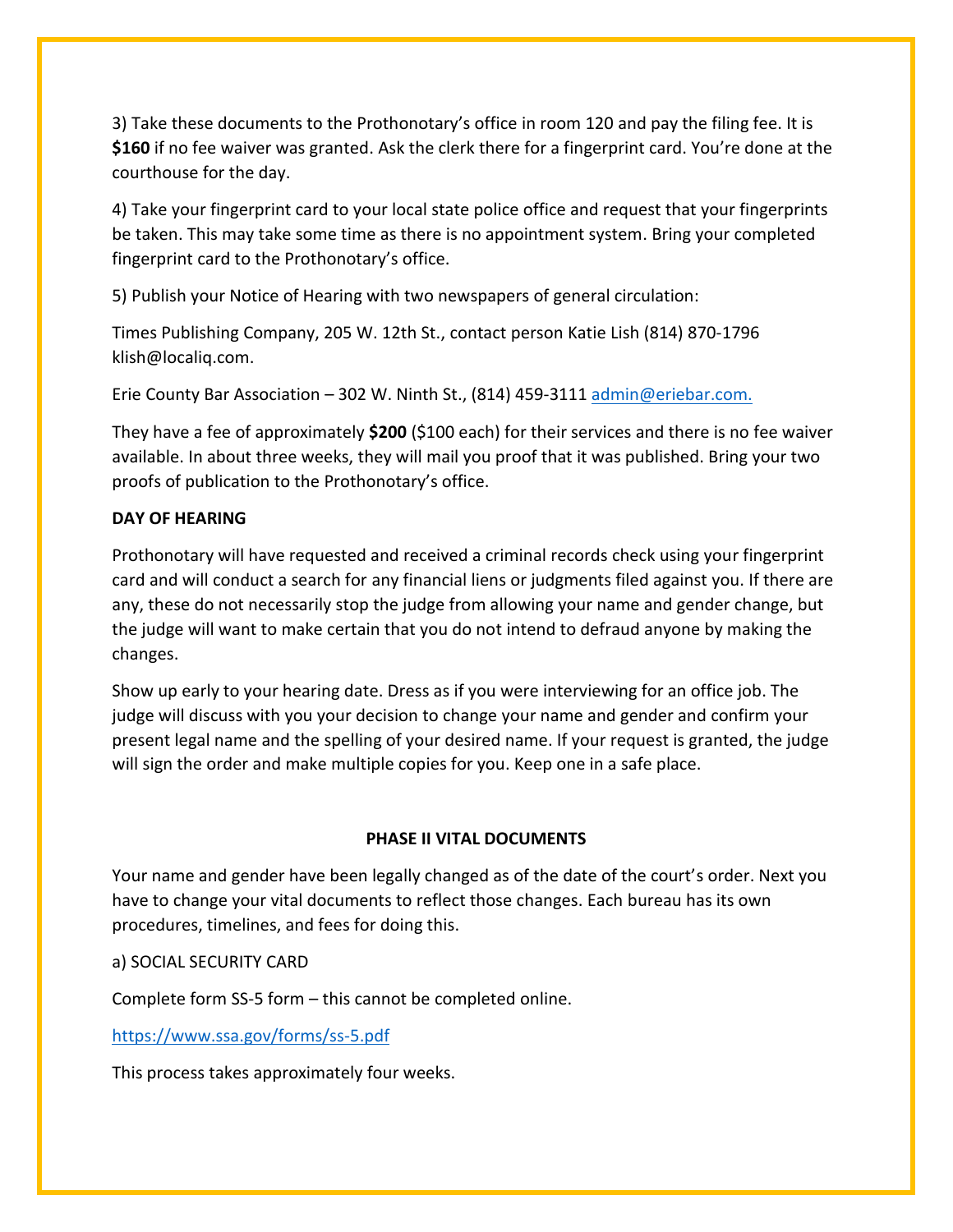#### b) PA BIRTH CERTIFICATE

Instructions and forms: https://www.health.pa.gov/topics/certificates/Pages/Birth-Certificates.aspx#apply

Fees of approximately **\$20** apply and if submitting by mail rather than in person, documents will require notarization so an additional fee of approximately **\$15** for the notary applies.

You will need your original birth certificate or a state-provided reprint, the application for Certified Copy of Birth Record, a copy of your government issued ID (does not matter if old or new name is on it), the fee of \$20 in a check or money order, and a doctor's letter on letterhead.

It will take Pennsylvania approximately 12 weeks to send you a new birth certificate. If you were born outside of Pennsylvania, consult with the state or country that issued your birth certificate.

c) PA DRIVER LICENSE / STATE IDENTIFICATION CARD

This process can be done the same day as your court hearing and PennDOT issues you a new license on the spot. The fee for this is approximately \$30.

a) name form and instructions

https://www.dot.state.pa.us/Public/DVSPubsForms/BDL/BDL%20Form/DL-80.pdf

b) gender form and instructions

https://www.dot.state.pa.us/public/dvspubsforms/BDL/BDL%20Form/DL-32.pdf

#### **PHASE III OTHER DOCUMENTS**

With the court's order you can make changes to all of your other accounts. A good way to catalog the changes is to go through the cards in your wallet and start with your bank card, then credit card, then your car insurance and on down the line until even your grocery discount card is up to date.

Employer: Contact human resources department

School: Contact Student Records Office

Consider reaching out to past employers and past schools so that if you are using them for a reference at a new prospect or if they're verifying your school history everyone is on the same page as to who you are on paper.

Utilities, Credit Cards, Banks: use the toll-free customer service telephone numbers. They will transfer you to a specific department. That department will request a copy of your name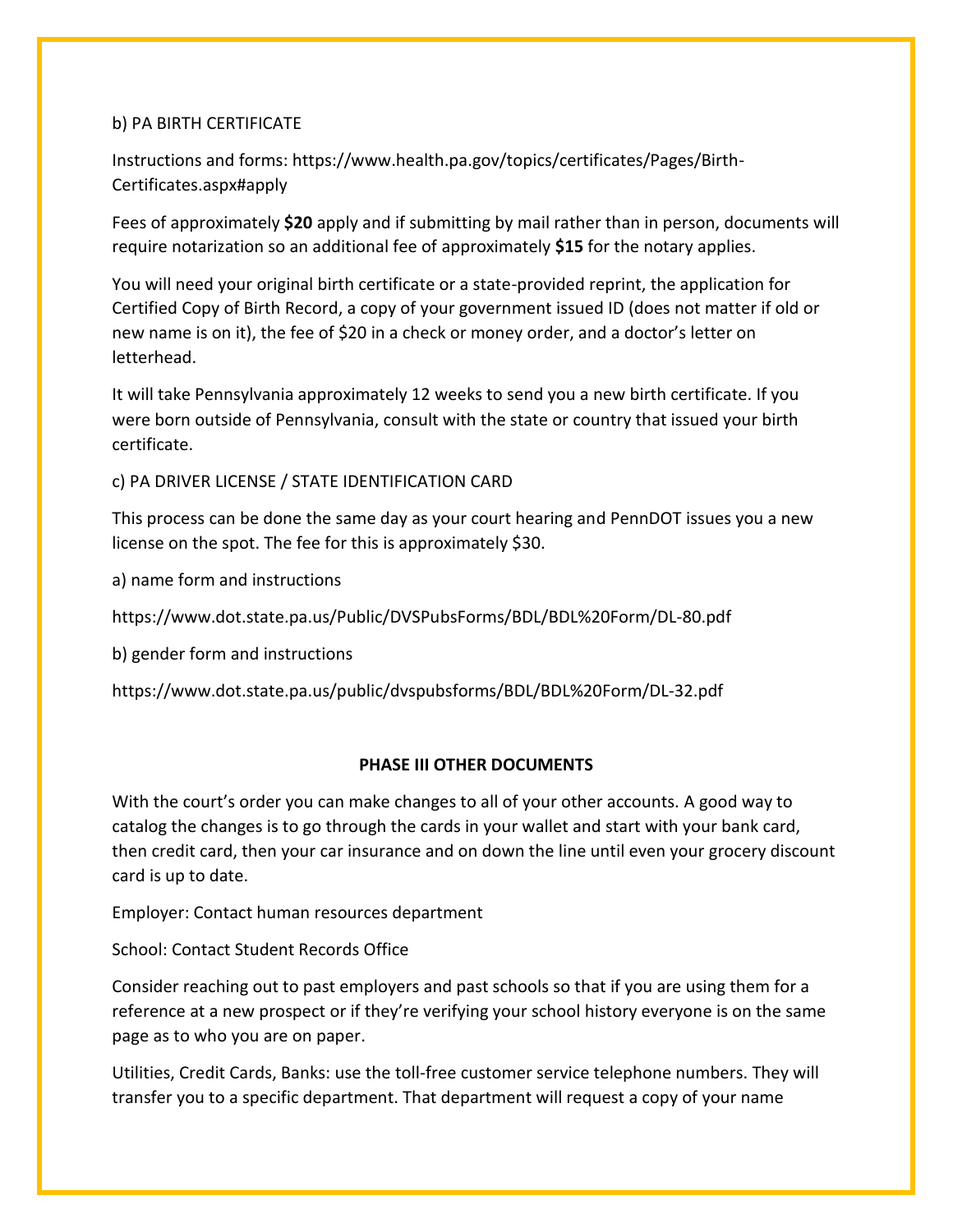change order. Expect them to be polite and professional – this is the same procedure people do for name changes because of marriage, divorce, or adoption.

In all, the process takes approximately five months from the initial filing until you receive your vital documents. Expect to spend approximately \$450 (fees subject to change / current at the time of publication) in fees and always be prepared with paper checks since most government agencies don't accept cards. If you have questions during this process, you are encouraged to consult with an attorney. The employees at the courthouse are not allowed to give legal advice but they are quite helpful in telling you about forms, fees, and procedures.

#### **PHASE IV JOB INTERVIEW**

#### **How to Approach the Inappropriate Interview Question**

There are several categories of questions that a prospective employer may not legally ask. You should research the company and ask questions about the culture. Use LinkedIn to look at posts by the company. Use other social media to look at posts by the interviewers. Check employee reviews on glassdoor. Watch for cues as to whether these people might ask appropriate questions and be prepared with your reply.

#### **Gender questions**

It is illegal to ask what your gender is. Consider responding with a question like "what is the relationship of my gender to this position?"

#### **Family Status**

They CAN ask about your ability to work certain hours. They CAN also ask how long you envision yourself in this role. They can't ask about your marital status, or whether you have kids or are pregnant or plan to be.

#### Race / ethnicity / national origin / color / birthplace / ancestry

"Where are you from?" might seem innocuous but be careful. This might be steering toward your national origin. Consider answering the city from which you travelled to arrive there.

#### **Age**

"When did you graduate?" is just as bad as "how old are you?" Again, go back to answering by asking the relevance of the question. If pressed, "my age won't be an issue as to my performance."

#### **Religion**

They CAN ask if you're available to work certain days of the week or certain days. They cannot ask what holidays you observe or what faith you claim.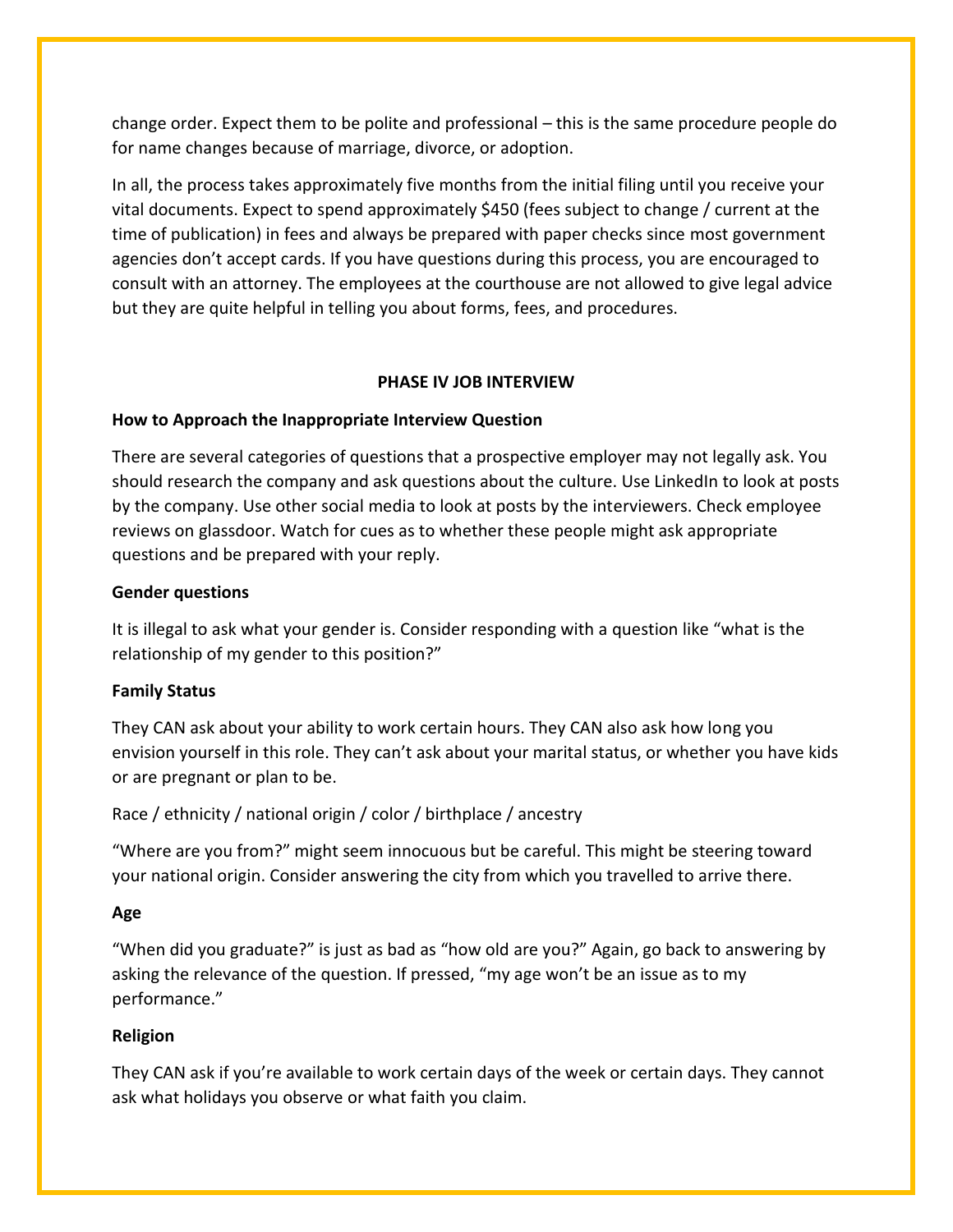#### **Disability**

They CAN ask you if you can perform the job duties. They CAN also ask you if you will require any accommodations in order to perform the job duties, and if so, what accommodations you may need. You can and should answer these questions honestly. They can't ask about your medical diagnoses.

Your default answer when asked something illegal should be that the [category] "won't have any bearing on my ability to perform this role."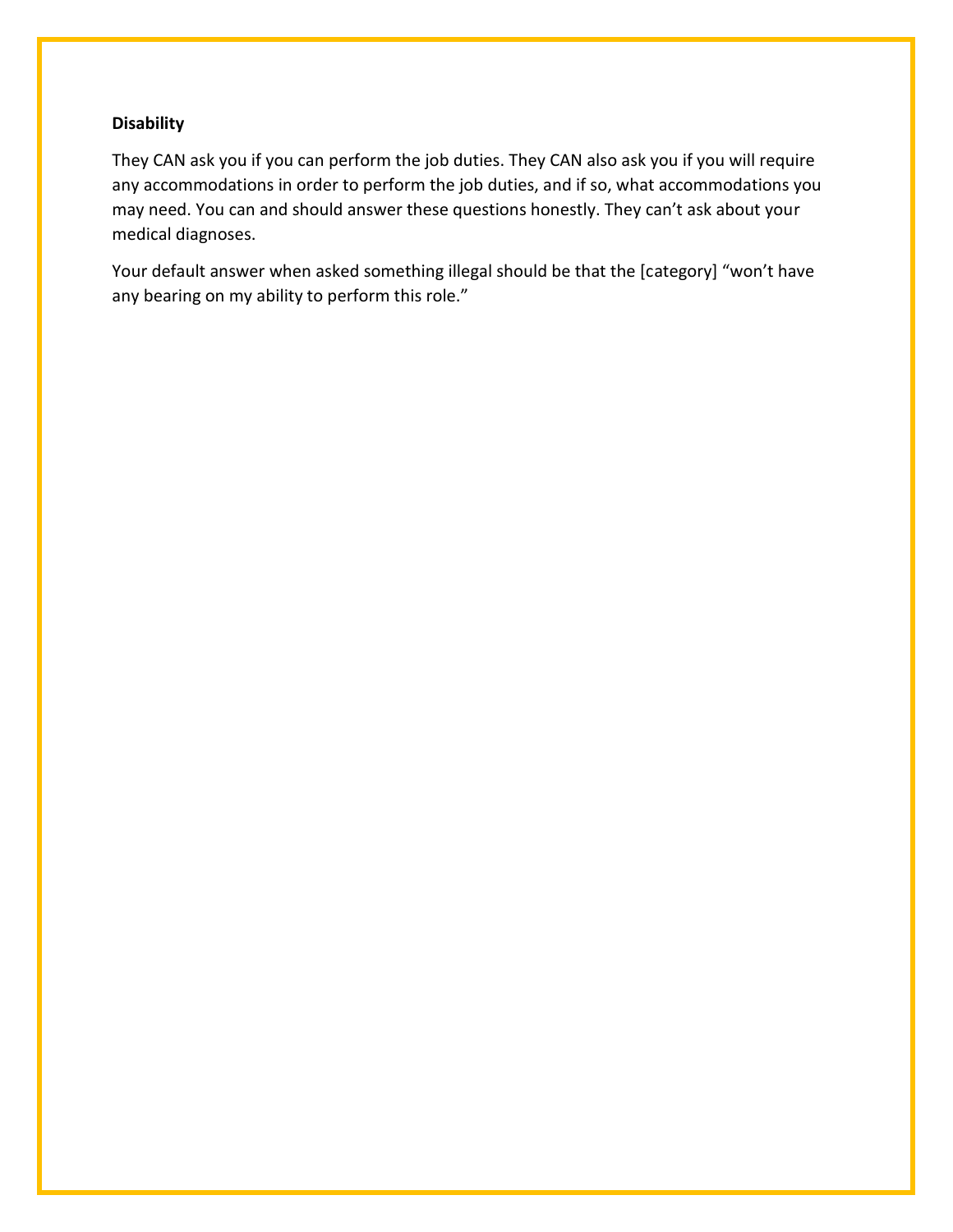#### COURT OF COMMON PLEAS

#### ERIE COUNTY PENNSYLVANIA

in re: the name change of YOUR NAME Docket No.:

PETITION FOR CHANGE OF NAME

The petitioner, YOUR NAME, hereby files this Petition for Change pursuant to 54 Pa.C.S. section 701 et seq, and in support thereof represents as follows:

1. I, YOUR NAME, an adult individual and resident of Erie County, Pennsylvania, with a current address of YOUR ADDRESS have lived at the following addresses for the past five years: PAST ADDRESSES

2. The Petitioner's date of birth is DATE OF BIRTH

3. The Petitioner seeks to change HIS / HER name from YOUR NAME to DESIRED NAME

4. The reason the petitioner seeks to change HIS / HER name is YOUR REASON – "COMMON USAGE" MAY BE USED FOR YOUR REASON.

5. Are there any judgments or liens filed against the Petitioner? If yes, please list: YES / NO

6. Have you ever been convicted of a criminal offense (not including summary offenses)? If yes, please list: YES / NO

Wherefore the Petitioner requests this Honorable Court to enter a Decree changing the name of the Petitioner from YOUR NAME to DESIRED NAME.

Respectfully Submitted by: \_\_\_\_\_\_\_\_\_\_\_\_\_\_\_\_\_\_\_\_\_\_\_\_\_\_\_\_\_

Signature YOUR NAME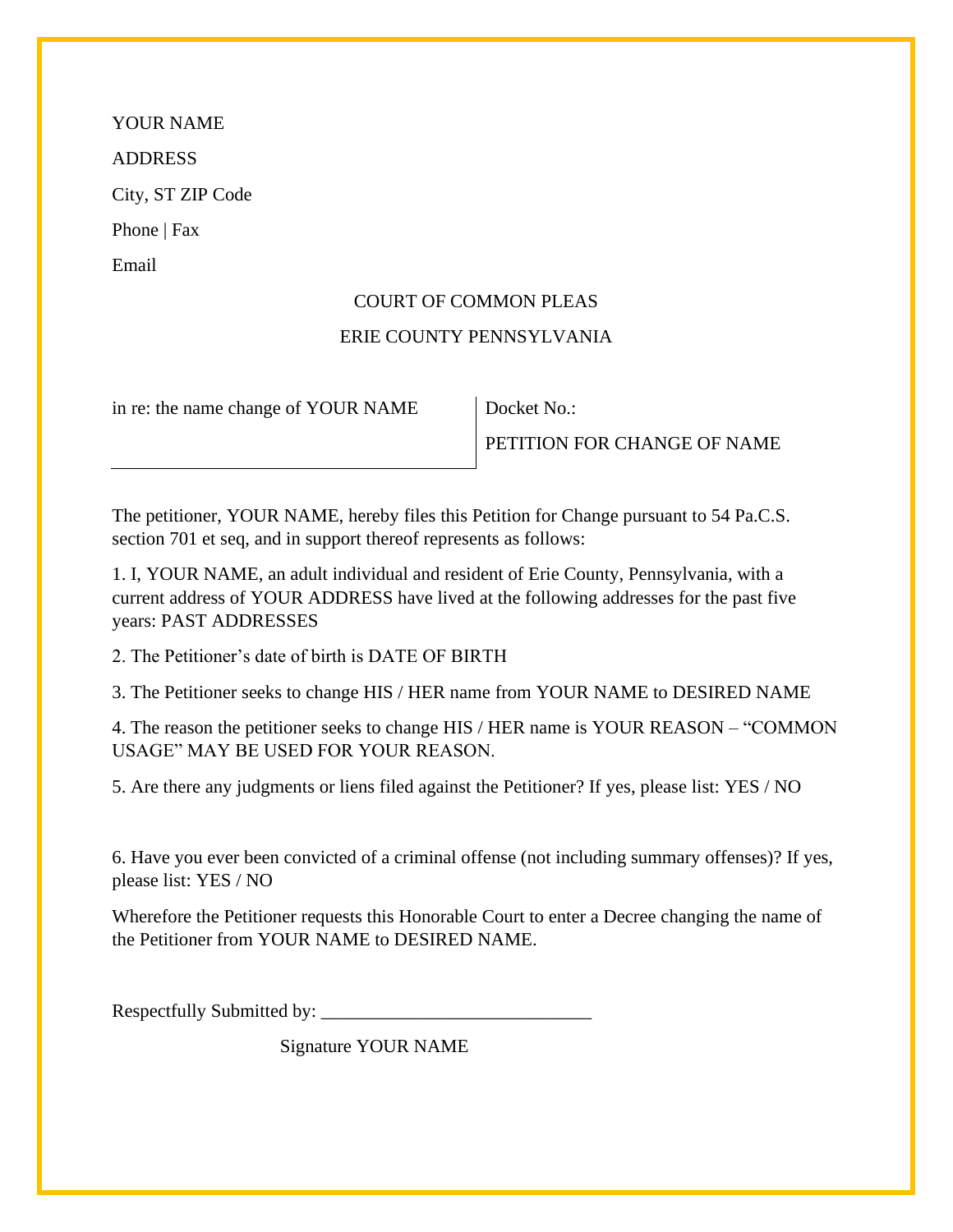# COURT OF COMMON PLEAS

### ERIE COUNTY PENNSYLVANIA

in re: the name change of YOUR NAME Docket No.:

VERIFICATION

1. I, YOUR NAME, verify that the statements made in this petition are true and correct to the best of my knowledge, information, and belief. I understand that the statements herein are made subject to the penalties of 19 Pa. C.S. section 4904 relating to unsworn falsification authorities.

Signature of Petitioner: \_\_\_\_\_\_\_\_\_\_\_\_\_\_\_\_\_\_\_\_\_\_\_\_\_\_\_\_\_

Date: \_\_\_\_\_\_\_\_\_\_\_\_\_\_\_\_\_\_\_\_\_\_\_\_\_\_\_\_\_\_\_\_\_\_\_\_\_\_\_\_\_\_\_\_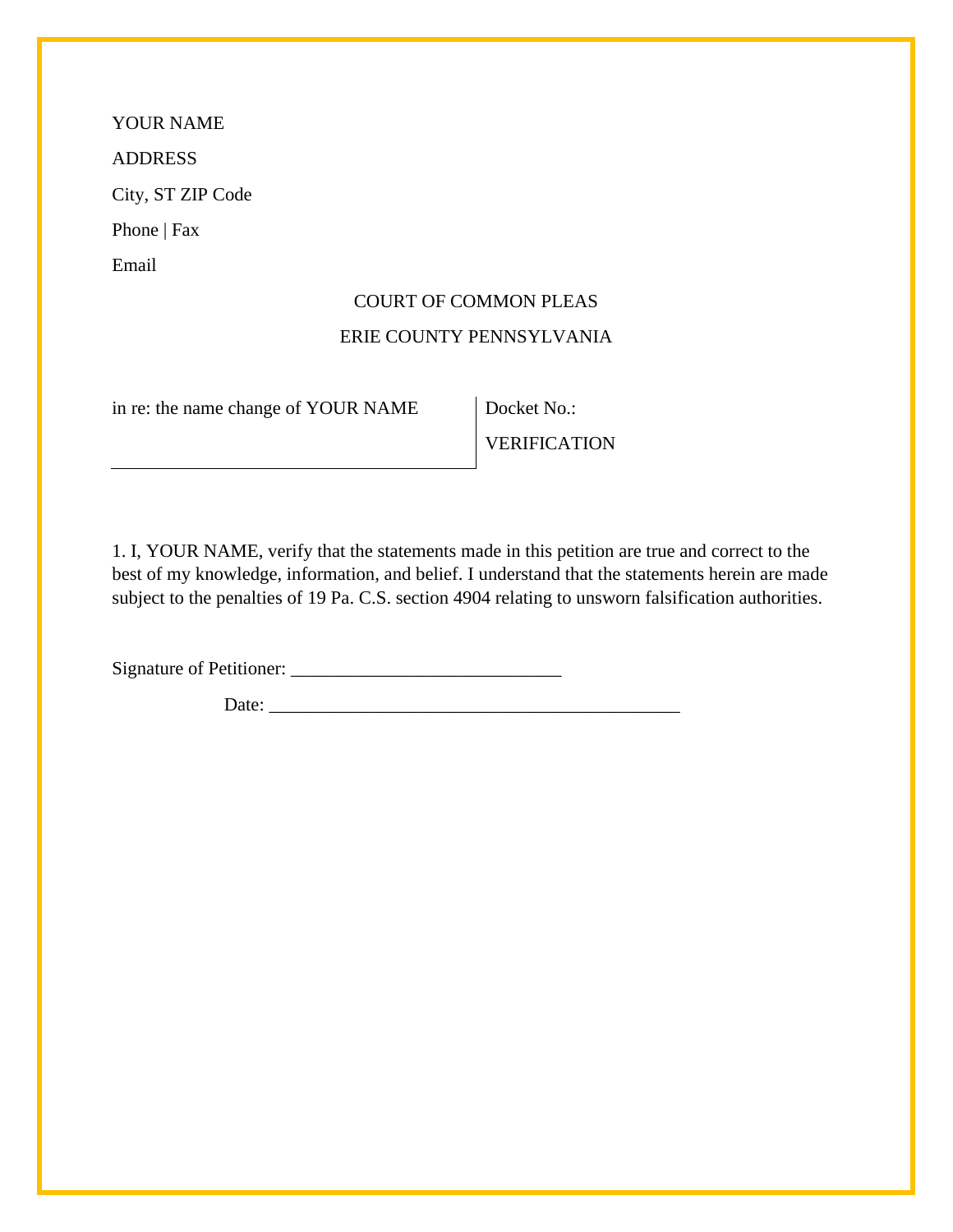# COURT OF COMMON PLEAS ERIE COUNTY PENNSYLVANIA

in re: the name change of YOUR NAME Docket No.:

#### NOTICE OF HEARING ORDER

AND NOW, this \_\_\_\_\_\_ day of \_\_\_\_\_\_, 20\_\_\_\_, a hearing on the Petition for Change of Name is

scheduled for the  $\_\_\_day$  of  $\_\_\_\_$ , 20 $\_\_\_\_at$  at  $\_\_o$ 'clock a.m. / p.m. in Courtroom

No. \_\_\_\_ on the 2nd floor at Erie County Courthouse, 140 W. Sixth St., Erie, PA 16501.

Petitioner is directed to give notice of the filing of the Petition for Change of Name and the date and time set for the hearing by publication once in the Erie Times-News and once in the Erie County Legal Journal (Erie County Bar Association) and submit proof of publication to this court.

\_\_\_\_\_\_\_\_\_\_\_\_\_\_\_\_\_\_\_\_\_\_\_\_\_\_\_\_\_\_\_\_\_\_\_\_J.

#### BY THE COURT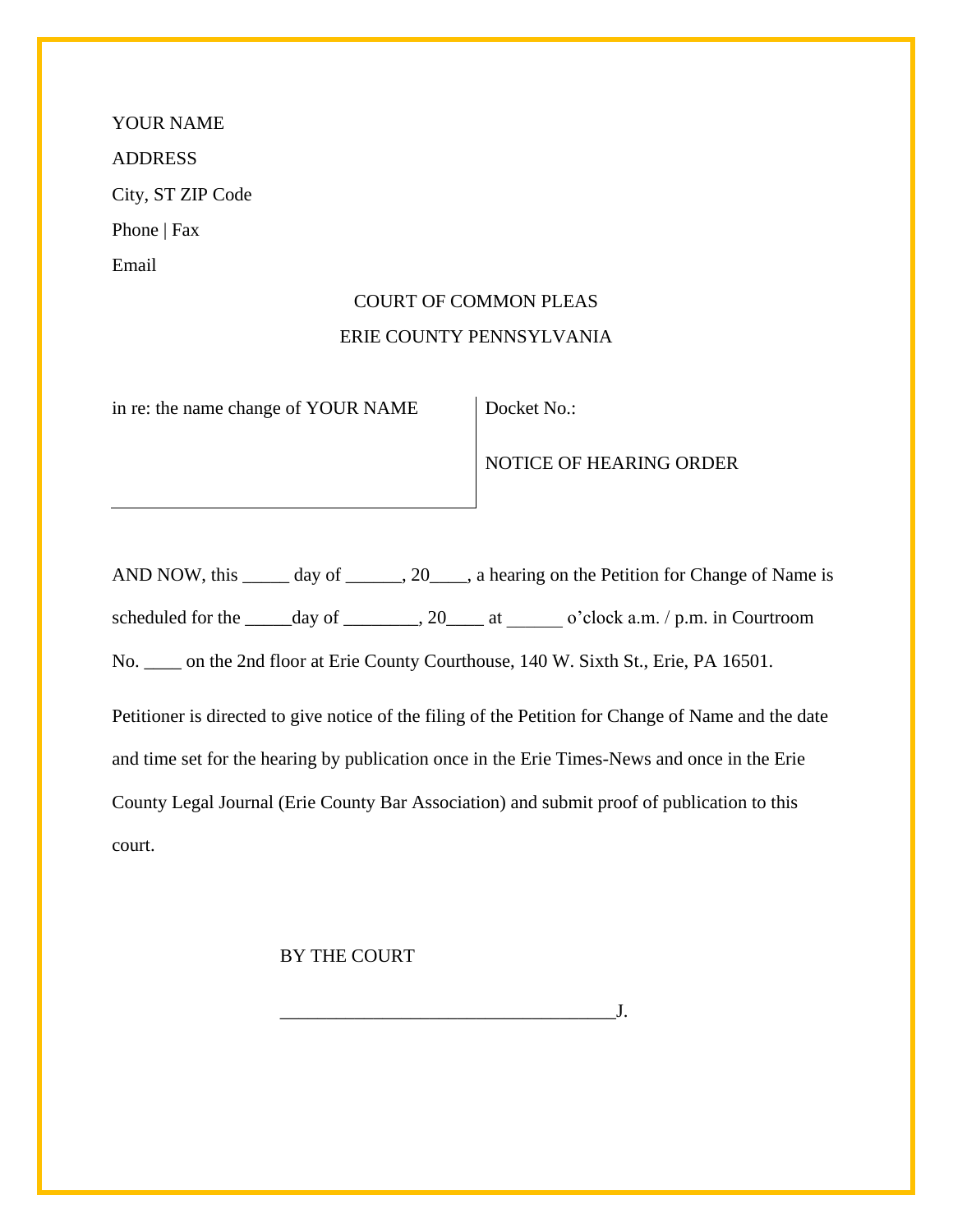# COURT OF COMMON PLEAS ERIE COUNTY PENNSYLVANIA

in re: the name change of YOUR NAME Docket No.:

ORDER OF NAME CHANGE

AND NOW, this \_\_\_\_\_\_ day of \_\_\_\_\_\_, 20\_\_\_\_, upon consideration of the within Petition for Chane of Name, and upon presentation of proof of publication of notice as required by law, together with proof that there are no judgment or decrees of record or any other matter of like character against YOUR NAME.

And it appearing that there is no lawful objection to the request of the Petitioner, it is hereby **ORDERED, ADJUDGED and DECREED** that the name of YOUR NAME is hereby changed to DESIRED NAME.

 $J$ .

BY THE COURT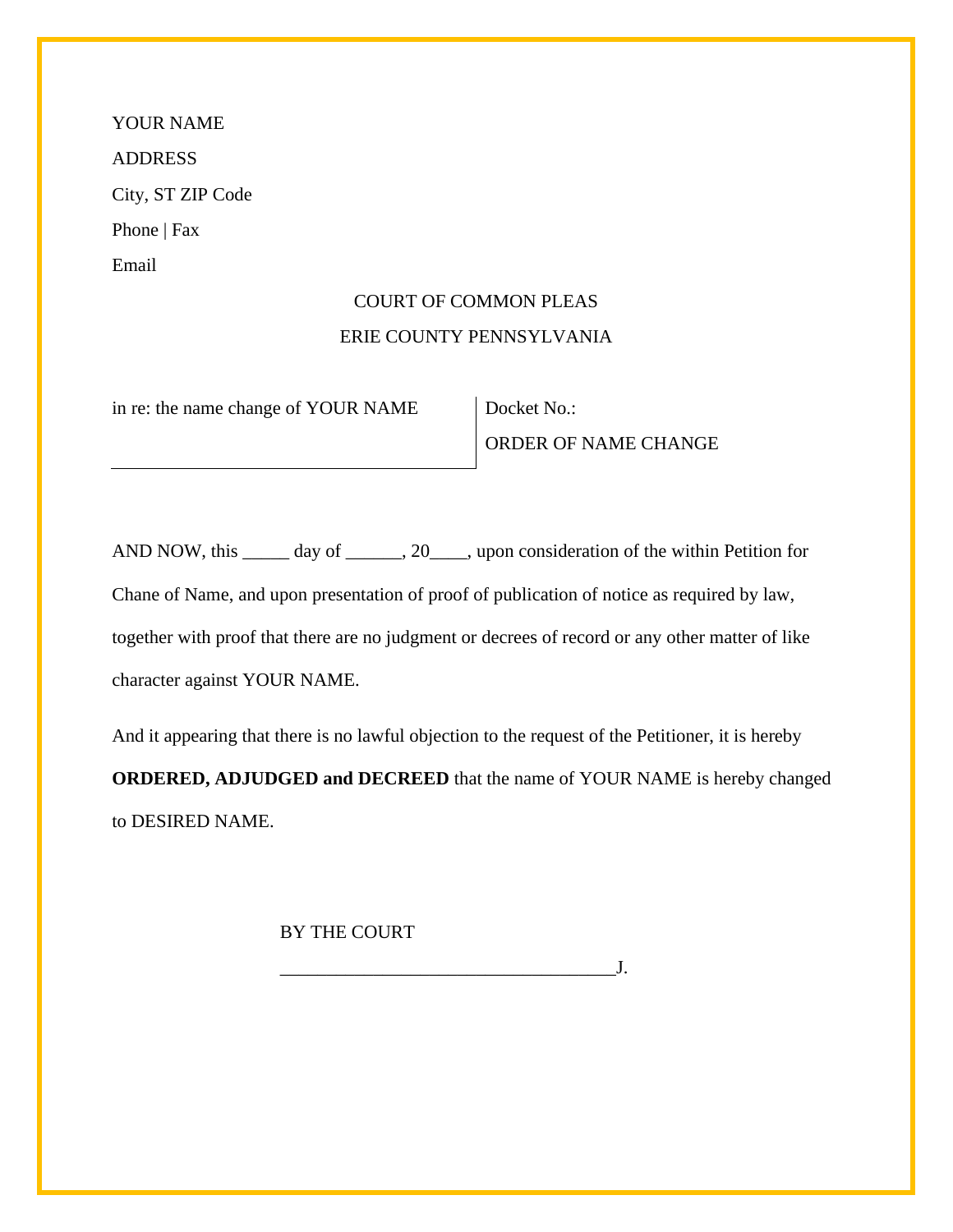|                                                 | IN THE COURT OF COMMON PLEAS                                                                       |  |
|-------------------------------------------------|----------------------------------------------------------------------------------------------------|--|
| Plaintiff                                       |                                                                                                    |  |
| V.                                              | OF ERIE COUNTY, PENNSYLVANIA                                                                       |  |
|                                                 | <b>CIVIL DIVISION</b>                                                                              |  |
| Defendant                                       | NO.                                                                                                |  |
| PETITION FOR LEAVE TO PROCEED IN FORMA PAUPERIS |                                                                                                    |  |
|                                                 | 1. I am the (Plaintiff) (Defendant) listed above. Because of my financial condition, I am unable   |  |
| to pay the required fees.                       |                                                                                                    |  |
|                                                 | 2. Have you ever applied for an In Forma Pauperis (IFP) in the past? _______ yes ______ no.        |  |
|                                                 |                                                                                                    |  |
|                                                 |                                                                                                    |  |
|                                                 | 3. If you have petitioned for an IFP in the past, have your financial circumstances changed        |  |
|                                                 |                                                                                                    |  |
|                                                 |                                                                                                    |  |
|                                                 |                                                                                                    |  |
|                                                 |                                                                                                    |  |
|                                                 | 4. I am unable to obtain funds from anyone, including my family and friends, to pay the costs.     |  |
|                                                 | 5. I represent that the information below relating to my ability to pay the fees and costs is true |  |
| and correct:                                    |                                                                                                    |  |
|                                                 |                                                                                                    |  |
|                                                 |                                                                                                    |  |
|                                                 | City, State, & ZIP:                                                                                |  |
|                                                 |                                                                                                    |  |
| b. EMPLOYMENT                                   |                                                                                                    |  |
|                                                 |                                                                                                    |  |
|                                                 |                                                                                                    |  |
|                                                 | City, State, & ZIP:                                                                                |  |
|                                                 |                                                                                                    |  |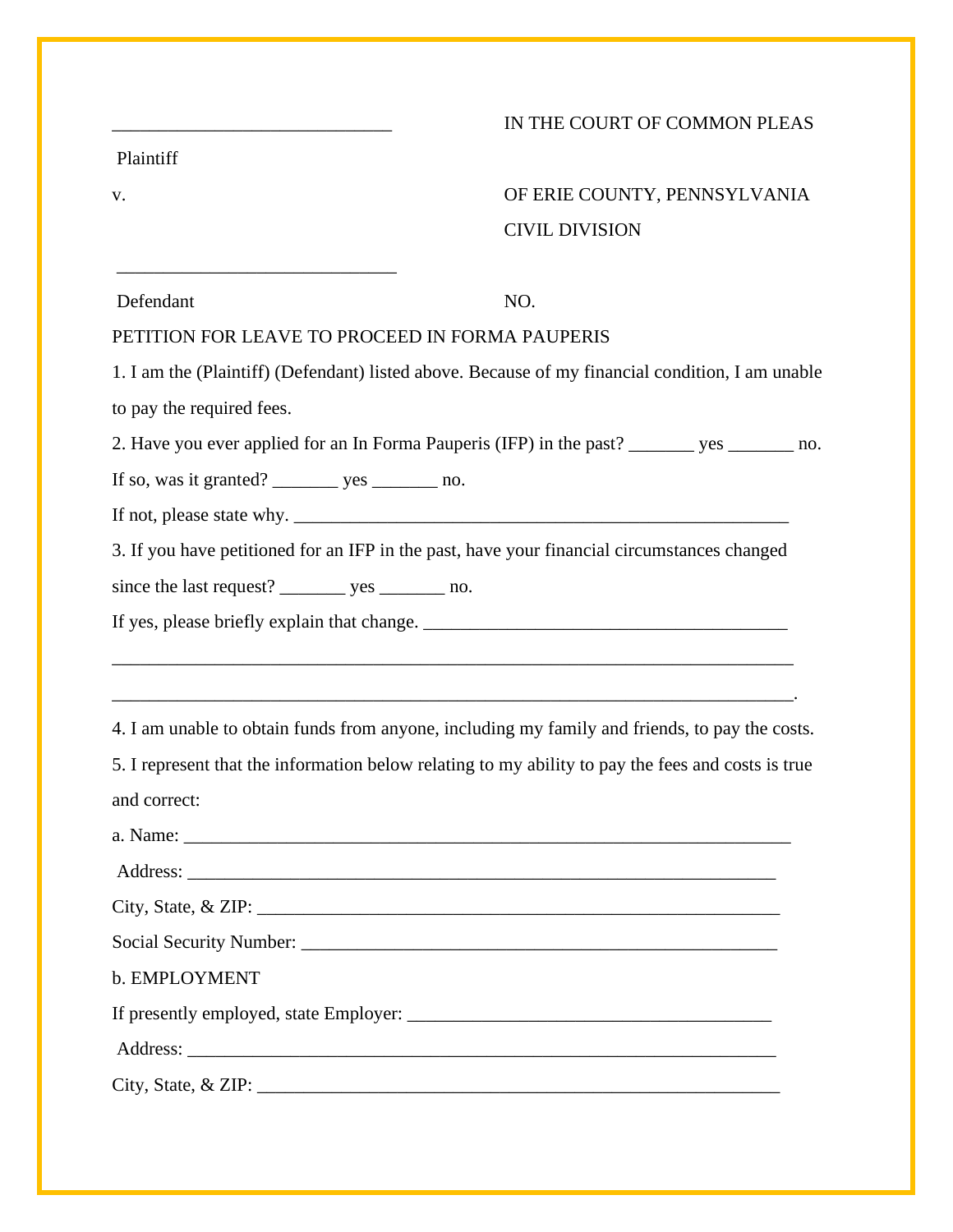| If presently unemployed, state date of last employment: ________________________ |  |  |
|----------------------------------------------------------------------------------|--|--|
|                                                                                  |  |  |
|                                                                                  |  |  |
|                                                                                  |  |  |
| c. OTHER INCOME WITHIN PAST 12 MONTHS                                            |  |  |
|                                                                                  |  |  |
|                                                                                  |  |  |
|                                                                                  |  |  |
|                                                                                  |  |  |
|                                                                                  |  |  |
|                                                                                  |  |  |
|                                                                                  |  |  |
| Unemployment compensation and supplemental benefits: ___________________________ |  |  |
|                                                                                  |  |  |
|                                                                                  |  |  |
|                                                                                  |  |  |
| d. OTHER CONTRIBUTIONS TO HOUSEHOLD SUPPORT                                      |  |  |
|                                                                                  |  |  |
|                                                                                  |  |  |
|                                                                                  |  |  |
|                                                                                  |  |  |
|                                                                                  |  |  |
|                                                                                  |  |  |
|                                                                                  |  |  |
| e. PROPERTY OWNED                                                                |  |  |
|                                                                                  |  |  |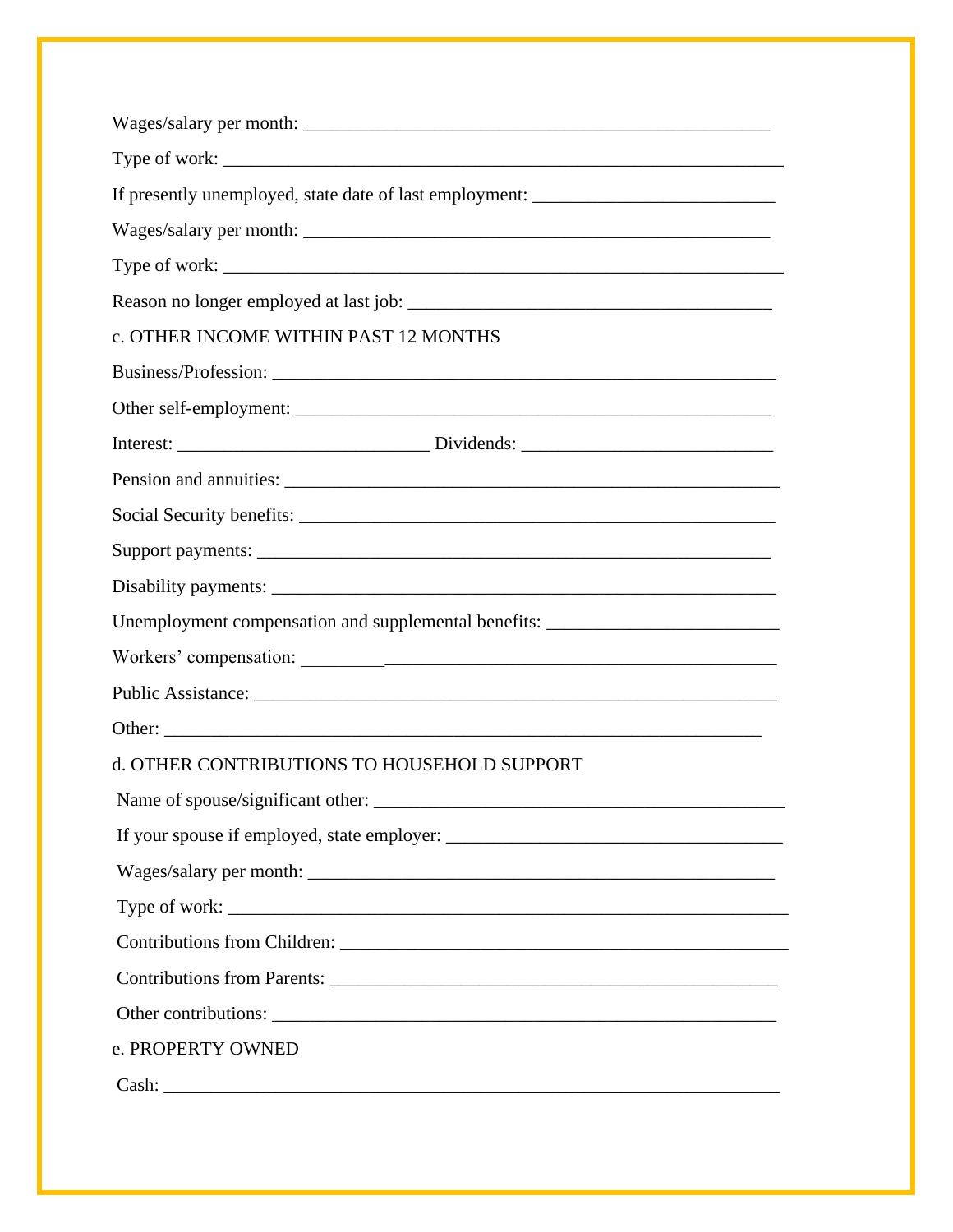| Cost: _______________________ Amount now owed: _________________________________                                                                                                                                               |  |
|--------------------------------------------------------------------------------------------------------------------------------------------------------------------------------------------------------------------------------|--|
|                                                                                                                                                                                                                                |  |
|                                                                                                                                                                                                                                |  |
|                                                                                                                                                                                                                                |  |
| f. DEBTS AND OBLIGATIONS                                                                                                                                                                                                       |  |
|                                                                                                                                                                                                                                |  |
|                                                                                                                                                                                                                                |  |
|                                                                                                                                                                                                                                |  |
| g. PERSONS DEPENDENT UPON YOU FOR SUPPORT                                                                                                                                                                                      |  |
|                                                                                                                                                                                                                                |  |
|                                                                                                                                                                                                                                |  |
|                                                                                                                                                                                                                                |  |
|                                                                                                                                                                                                                                |  |
|                                                                                                                                                                                                                                |  |
| Other persons:                                                                                                                                                                                                                 |  |
| Name: Name: Name: Name: Nelationship: Nelationship: Nelationship: Nelationship: Nelationship: Nelationship: Nelationship: Nelationship: Nelationship: Nelationship: Nelationship: Nelationship: Nelationship: Nelationship: Ne |  |

6. I understand that I have a continuing obligation to inform the Court of any improvement in my financial circumstances which would permit me to pay the costs.

7. I verify that the statements made in this Affidavit are true and correct. I understand that false statements are made subject to the penalties of 18 Pa.C.S. 4904 relating to unsworn falsification to authorities.

Wherefore, I request this Honorable Court to enter an Order granting me leave to file an action